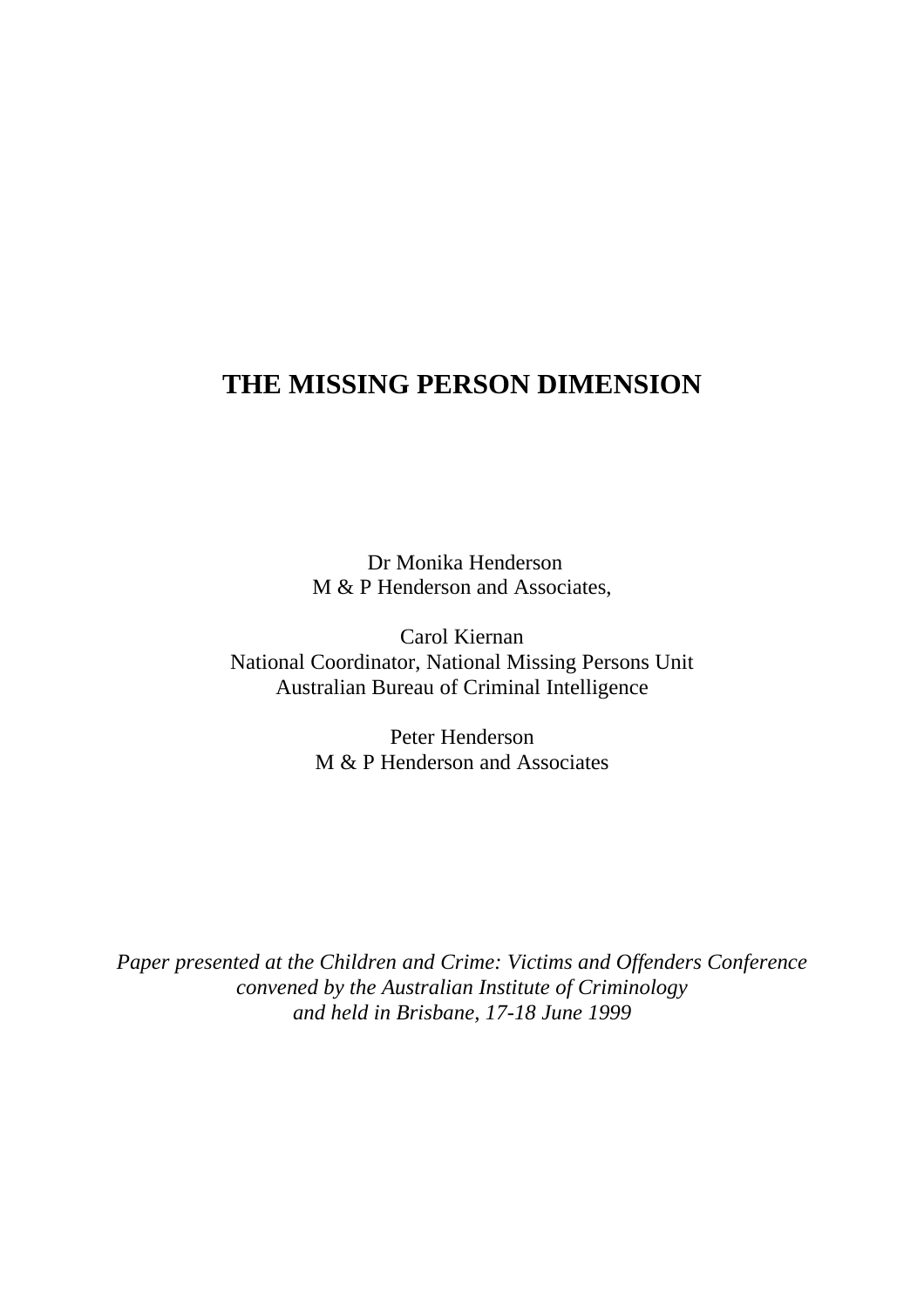Whenever we hear of someone going missing, particularly children, we immediately fear the worst. Parents, who lose sight of their child in a shopping centre, even for only a few minutes, may jump to extreme conclusions and fear that the child has been abducted or met with violence. In some cases that fear is realised, as with kidnapped toddler, Jamie Bolger, who was abducted from a shopping mall in the United Kingdom in 1993. In our own country, children disappear and are sometimes never found. There would be few Australian adults who do not remember the three Beaumont children, who disappeared over 30 years ago from an Adelaide beach and of whom there is still no trace.

However contrary to the public perception people go missing for all sorts of reasons, and rarely under criminally related circumstances. Adults may go missing because of mental health reasons, or intending to suicide, they may have memory difficulties or conditions like Alzheimers, they may simply become lost, or forget to advise a change in plans to someone who is expecting them. Others may choose to go missing to escape abuse or other stressful circumstances, to avoid the consequences of some action, or to remove themselves from family conflict. Children and young people go missing for similar reasons. Many want to assert their independence, or are simply rebelling against perceived parental restrictions.

Regardless of the reason, children and young people who go missing are often vulnerable to crime impacts, locating them takes criminal justice resources and, as will be described later in this paper, create significant impacts on families and the wider community.

# **Incidence of missing children and young people**

There are over 30,000 people reported missing in Australia each year. In fact, on average, every 18 minutes someone is reported missing to police. Over half are aged under 18 (55%). In 1997, 15,633 children and young persons were reported missing to Australian police services, comprising 8,157 females and 7,476 males (Henderson & Henderson, 1998). In fact, the actual number of children and young people going missing in a year will be even higher. This is due to the fact that there are no figures for those who go missing but are not reported to police. It is not known how many parents choose not to treat their children as 'missing', or who rely on other avenues like family networks or community groups to locate their missing children.

Analysis of police statistics over a three-year period shows that the rate at which people are reported missing to police has remained constant as shown in Table 1. However, there is a slight decline in the rate for children and young persons over this period. Children and young people are also reported missing to police at a much higher rate than adults.

| <b>Incidence rates</b>             | 1995 | 1996 | 1997 |
|------------------------------------|------|------|------|
| All missing persons                | 1.55 | 1.55 | 1.55 |
| Adult males                        | 1.12 | 1.13 | 1.14 |
| <b>Adult females</b>               | 0.69 | 0.71 | 0.73 |
| Male children and young persons*   | 3.18 | 3.11 | 3.15 |
| Female children and young persons* | 3.74 | 3.64 | 3.62 |

Table 1: Missing persons reported to police expressed as rate per 1,000 persons in the general population in that age category (Henderson & Henderson, 1998)

\*aged under 18 in all jurisdictions except Victoria and Tasmania where figures relate to persons aged under 17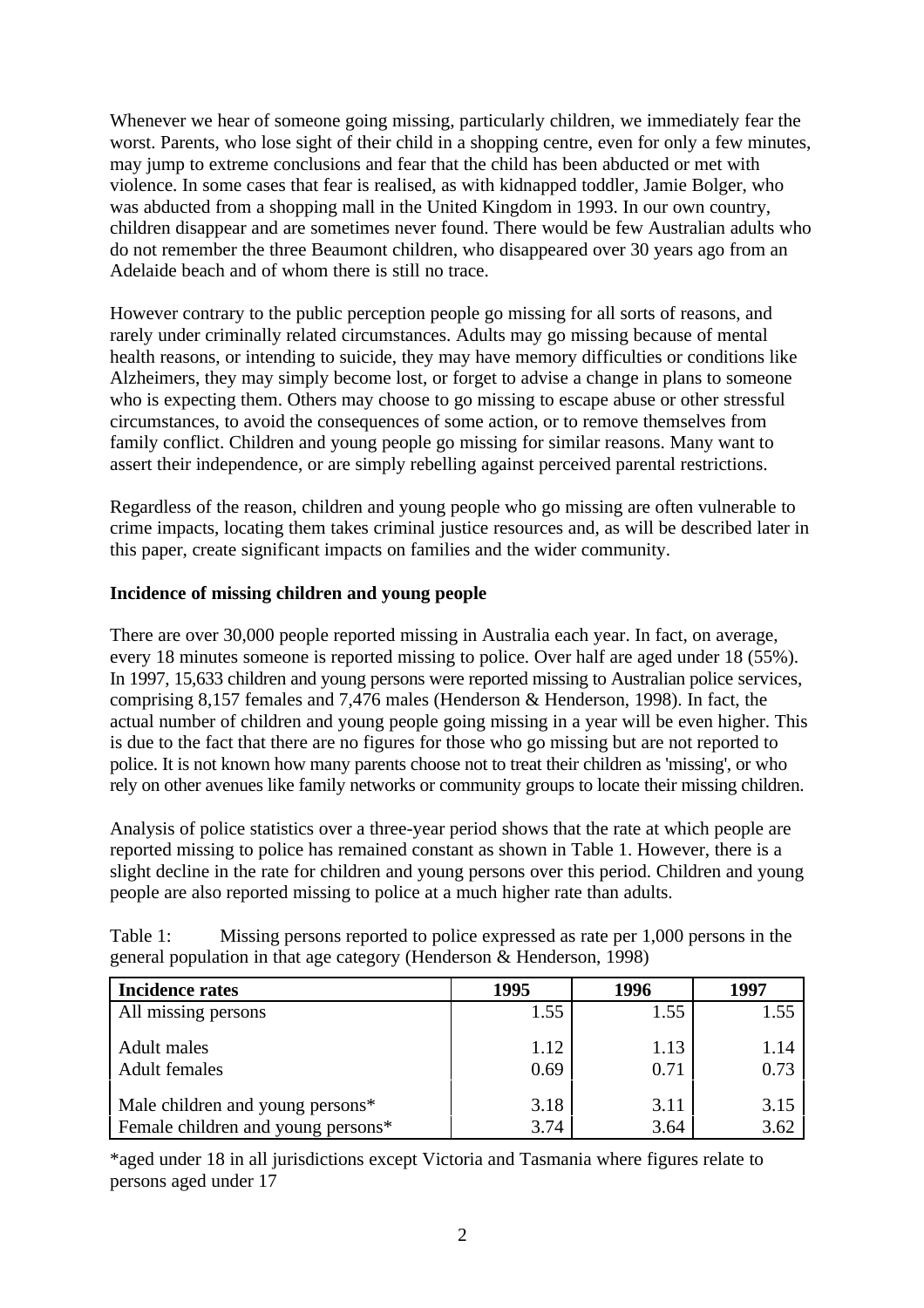Fortunately most missing people do not stay missing. Over 99% of people reported missing to police are located, and over 85% within one week. Children are usually missing for shorter periods than adults. In a survey of missing people to be described later in this presentation, 78% of children and young people reported missing to Australian police in 1997 were located or returned in under 3 days, and 89% in under one week. Most had gone missing for all sorts of reasons other than criminally related ones and were located safe and well.

There has been a lack of Australian research on missing children, though some excellent information resources have been developed by practitioners in the field. Unfortunately these were not widely promulgated at the time of their publication nor have they been maintained to reflect current circumstances or available services.

# **The missing person study**

In 1998, the National Missing Persons Unit (NMPU) commissioned an independent study of missing people in Australia in order to both address this information gap and to identify service delivery needs. The full study, "Missing People: Issues for the Australian Community", is available from the NMPU and its Internet site (www.missingpersons.info.au). This study is based on an analysis of Australian police statistics, a survey of families and friends of 270 people reported missing to police and consultations with over 90 organisations with an interest in missing person issues. It also assessed the economic and social impacts of missing people on the Australian community.

## **Characteristics of missing children and young people**

To provide some context to the discussion of strategies to respond to missing children presented in the second half of this paper, a brief overview will be provided of what the study found to be the main characteristics of Australia's missing children. This is based largely on the survey in the study, of a randomly selected sample from the national population of people reported missing to police, and represented almost 2% of the approximately 15,000 people reported missing to Australian police over a 6 month period.

The average age of the children and young people in the survey who went missing was just under 14 years as shown in Table 2 although ages ranged from an infant to just under 18. Three-quarters (76%) were aged between 13 and 16. A higher percentage of boys reported missing were aged under 13 than girls.

# Table 2: Age distribution of male and female missing children based on survey results (Henderson & Henderson, 1998)

| Age statistics           | males    | females           |
|--------------------------|----------|-------------------|
| Average age (in years)   | 13.5     | 13.9              |
| Age range                | $2 - 17$ | 1 - 17            |
| Percentage aged 13 - 16  | 70.2     | -81. <sup>-</sup> |
| Percentage aged under 13 | 23.4     |                   |

Most of the missing children and young persons in the survey were Australian born (93%), or, if born overseas, from an English-speaking country (5%). Very few children from a non-English speaking background were reported missing to police. This may be either a reflection of a real difference between cultures or parents from non-English speaking communities choosing different networks or agencies other than police to help locate their missing children.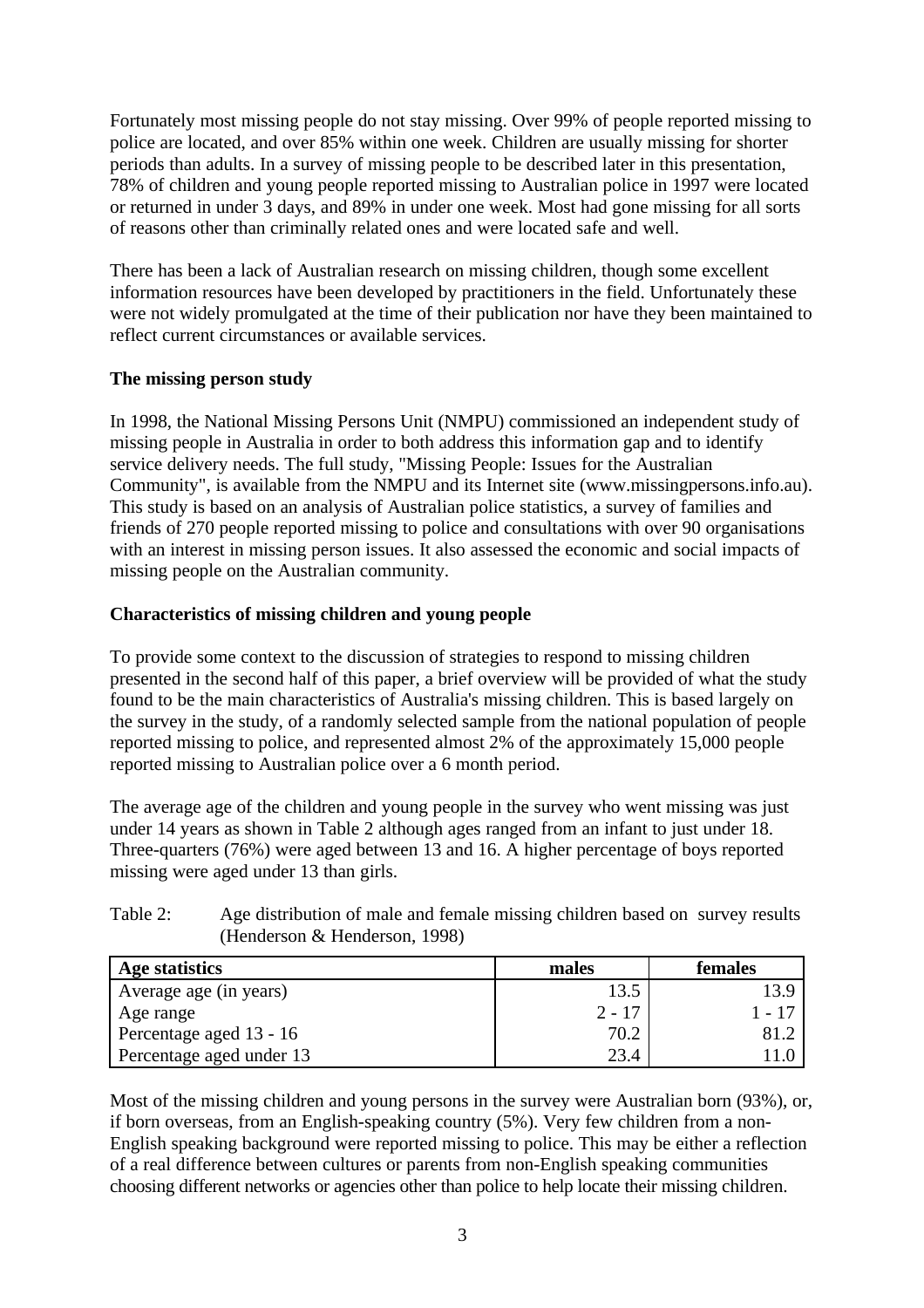Most were school students (88%), although a small number were employed (3%), unemployed  $(6\%)$ , a college student  $(1\%)$ , or of pre-school age  $(2\%)$ . They predominantly lived in the metropolitan areas of Australia (76%) or in regional towns (16%), rather than rural areas (8%).

The majority of those missing were living in the parental home at the time they went missing (89%) or with another close relative (7%). It should be noted that this survey excluded people going missing from institutions such as supervised youth facilities, hospitals, or similar locations. In a separate analysis of all missing persons reported to Australian police over a one-week period in September 1996, almost 20% of people under 18 went missing from such a location (Henderson and Henderson, 1998).

In 38% of cases in the study survey, the family member interviewed stated that the missing person had some sort of special need. Most commonly, this was a medical condition of some kind (ranging from mild asthma to insulin-dependent diabetes) or a psychological condition (such as depression or extreme emotional disturbance over a parental breakup). Boys were almost twice as likely to have some special need identified by the family member than were girls (52% compared to 28%). This is a statistically significant difference (chi-square  $= 9.9$ , p<.01). Where a special need was identified, this was more commonly mental health or extreme emotional distress for girls and an 'other' need such as Attention Deficit Disorder for boys.

Table 3: Special needs of male and female missing children identified by survey respondents as a percentage of those reportedly having some special need (Henderson & Henderson, 1998)

| <b>Special need category</b>                | males | <b>females</b> |
|---------------------------------------------|-------|----------------|
| Physical health                             | 32.5  | 28.6           |
| Mental health or extreme emotional distress | 17.5  | 35.7           |
| Other <sup>*</sup>                          | 50.0  | 35.7           |

\* includes Attention Deficit Disorder, alcohol or drug abuse, intellectual disability, brain injury, aged under 2 years and so on

A surprisingly high number of children and young people reported missing had gone missing before, or went missing again. In the study survey, 38% of children and young people had gone missing at least once before, although these prior incidents were not necessarily reported to police. According to the survey respondent, 44% went missing again in the 18 to 24 months following this incident. Almost one-quarter of the group (24%) reportedly went missing both before and after this particular incident was reported to police. There was a tendency for more females to reportedly go missing again, but this was not a statistically significant effect  $\text{(chi-square} = 4.11, \text{p} = .25).$ 

Table 4: Prior and subsequent missing person history as a percentage of those where both previous and subsequent history is known (Henderson & Henderson, 1998)

| <b>Prior and subsequent incidence*</b>      | males | females |
|---------------------------------------------|-------|---------|
| Both previously and subsequently missing    | 21.9  | 27.7    |
| Previously missing only                     | 11.0  | 12.8    |
| Subsequently missing only                   | 17.8  | 25.5    |
| Neither previously nor subsequently missing | 49.3  | 34.0    |

\* excludes 11 cases where prior and/or subsequent history information was either not available or not applicable (eg missing person did not return home when located)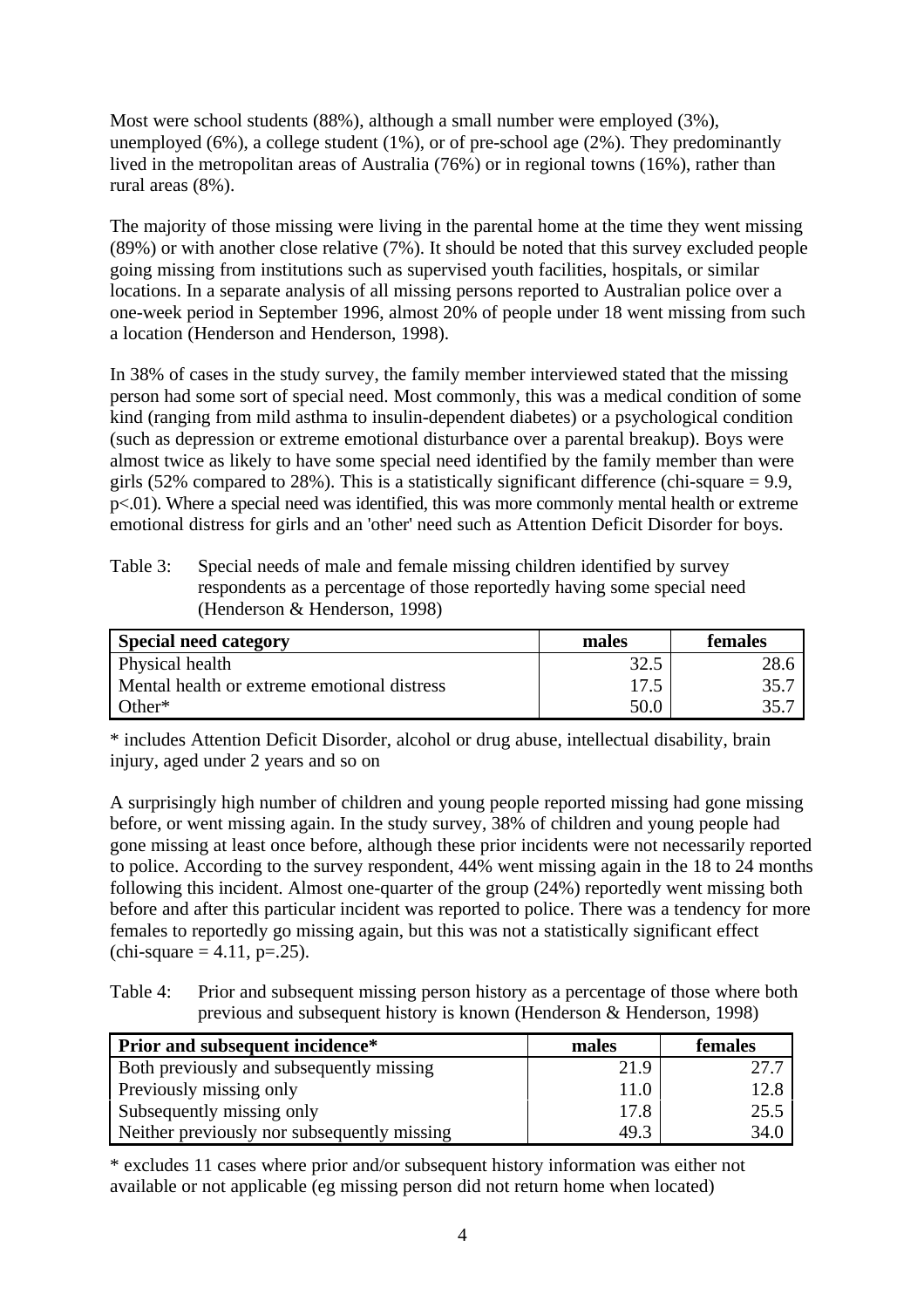Some children and young people's history showed a very high number of repeats. Over a third (38%) of those with a history of prior incidents (or 15% of the whole sample) had reportedly gone missing over 5 times before.

# **Circumstances under which children and young people went missing**

Children and young people most commonly went missing from, or were last seen when reported missing to police, at home (60%) or at school or on the way to or from school (23%) as shown in Table 5.

# Table 5: Location where missing from or last seen (Henderson & Henderson, 1998)

| Location*                                                      | $\frac{6}{9}$ |
|----------------------------------------------------------------|---------------|
| Own home                                                       | 60.2          |
| Friends or relative's home                                     | 5.8           |
| School or travel to or from school                             | 22.7          |
| Work or travel to or from work                                 |               |
| Commercial or entertainment area or similar public place       | 4.6           |
| Park, beach, bushland or similar place                         | 1.2           |
| Nonspecific location, eg out with friends, walking, on holiday | 4.f           |

\* excludes 2 cases where information was not available

Friday tended to be the most common day of the week that children and young people went missing (24%) although the distribution across other days of the week was relatively flat (9 to 18%). Time of day, where specified, also varied but was most commonly during the morning and afternoon hours, as shown in Table 6.

Table 6: Time of day went missing or last seen (Henderson & Henderson, 1998)

| Time of day*                            | $\frac{6}{9}$ |
|-----------------------------------------|---------------|
| Morning (between 6 and 11 am)           | 36.1          |
| Afternoon (noon to 5 pm)                | 24.5          |
| Evening $(6 \text{ to } 11 \text{ pm})$ | 20.4          |
| Nightime (midnight to 5 am)             | 0.7           |
| Daytime (specific time not stated)      | 12.9          |
| Nightime (specific time not stated)     | 5.4           |

\* excludes 31 cases where information was not available

One in five children and young people (20%) went missing in the company of another person, most commonly, a friend or friends or a boyfriend or girlfriend, but sometimes with a sibling. The proportions were similar between the two sexes.

#### **Circumstances under which missing children and young persons were located**

Fortunately almost all children and young people who go missing are located, often within a short period of time. One third of those in the survey were located on the same day that they were reported to police, and another 30% were located on the next day. Overall, 89% of children and young people were located within one week of being reported to police. There was a slight tendency for girls to stay missing for longer periods than boys. Thirteen percent of females were still missing after one week compared to 9% of males, while 38% of boys were located on the same day they were reported compared to 30% of girls.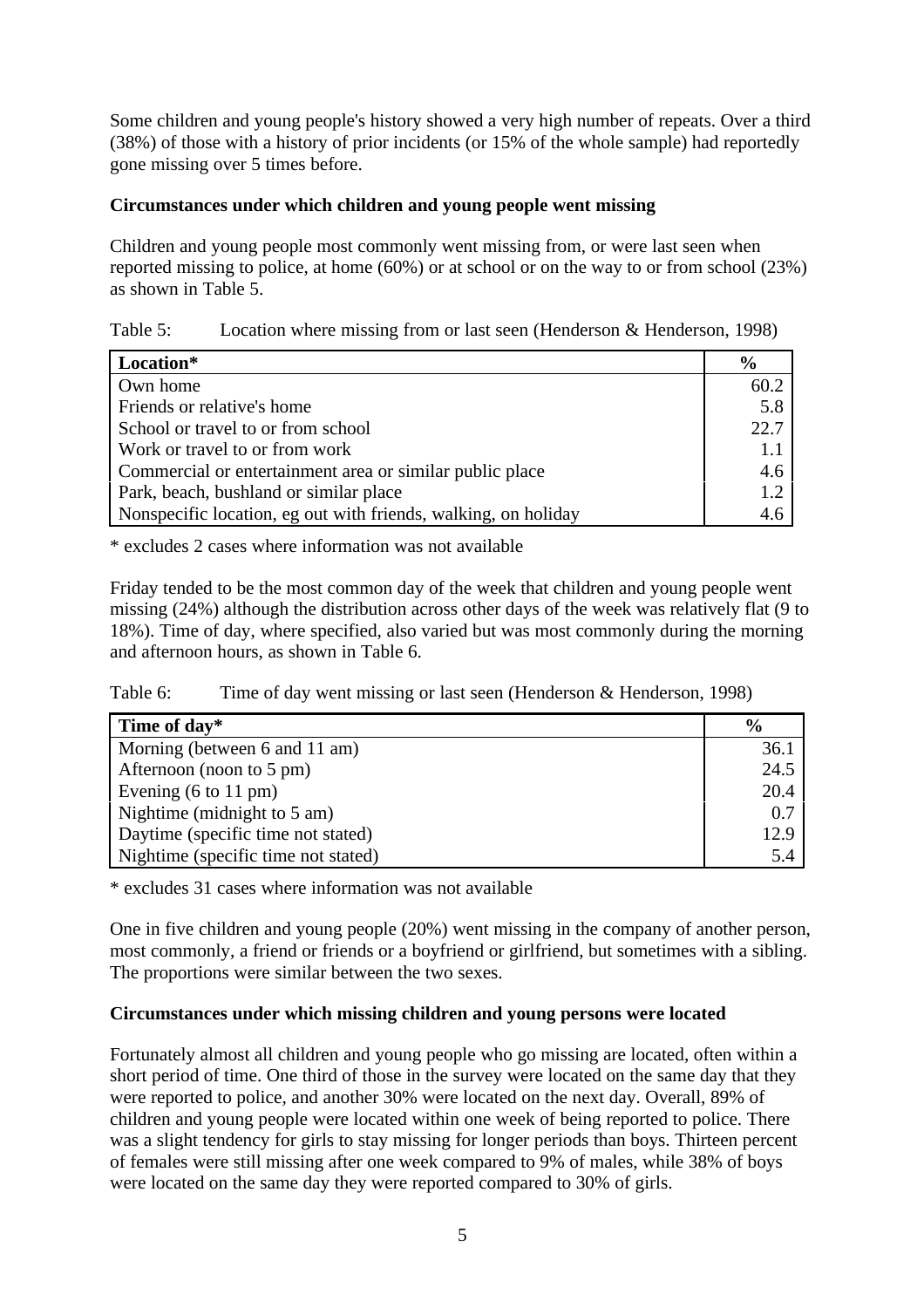| <b>Time</b>        | $\frac{6}{9}$ | <b>Cumulative %</b> |
|--------------------|---------------|---------------------|
| same day           | 33.1          | 33.1                |
| next day           | 30.3          | 63.4                |
| $2-3$ days         | 14.6          | 78.0                |
| $4-7$ days         | 10.7          | 88.7                |
| 8-30 days          | 7.3           | 96.0                |
| $31-60$ days       | 2.2           | 98.2                |
| 60 days - 6 months | 0.6           | 98.8                |
| $6 - 12$ months    | 0.6           | 99.4                |
| over 1 year        | 0.6           | 100.0               |

Table 7: Time between being reported to police and location (Henderson & Henderson, 1998)

The greatest proportion of missing children and young people in the survey was located by their families (39%) as shown in Table 8. Another third returned home of their own accord or made contact with parents or relatives (32%). Only 18% were located through police action, and this included situations where the missing person was identified because of some other police activity not directly related to the missing person search, such as arrest for shoplifting. There were no sex differences in proportions returning home or making contact, although females were more likely to be located by family search endeavours than males (43 and 34% respectively).

Table 8: Method by which the missing person was located (Henderson & Henderson, 1998)

| Method*                                                                | $\frac{6}{9}$ |
|------------------------------------------------------------------------|---------------|
| Located through family search action                                   | 39.0          |
| Missing person returned home                                           | 20.3          |
| Missing person made contact                                            | 11.9          |
| Missing person returned to a location he/she was known eg school, work | 4.5           |
| Police located through missing person search action                    | 11.3          |
| Police located by other action eg arrest                               | 6.2           |
| Other                                                                  | 6.8           |

\* excludes 1 case where information was not available

Most commonly, the place where the missing child or young person was located or had spent most of the time while missing was at someone's home, usually a friend's home. Proportions were similar for boys and girls (43 and 44% respectively).

#### Table 9: Where located or where most time was spent while missing (Henderson  $\&$ Henderson, 1998)

| Location*                                                 | $\frac{6}{9}$ |
|-----------------------------------------------------------|---------------|
| someone's home                                            |               |
| temporary accommodation eg refuges, caravan park          | 8.            |
| a public place eg the street, entertainment centres, etc. | 26.7          |
| a non-specific location eg 'with friends'                 |               |

\* excludes 17 cases where information was not available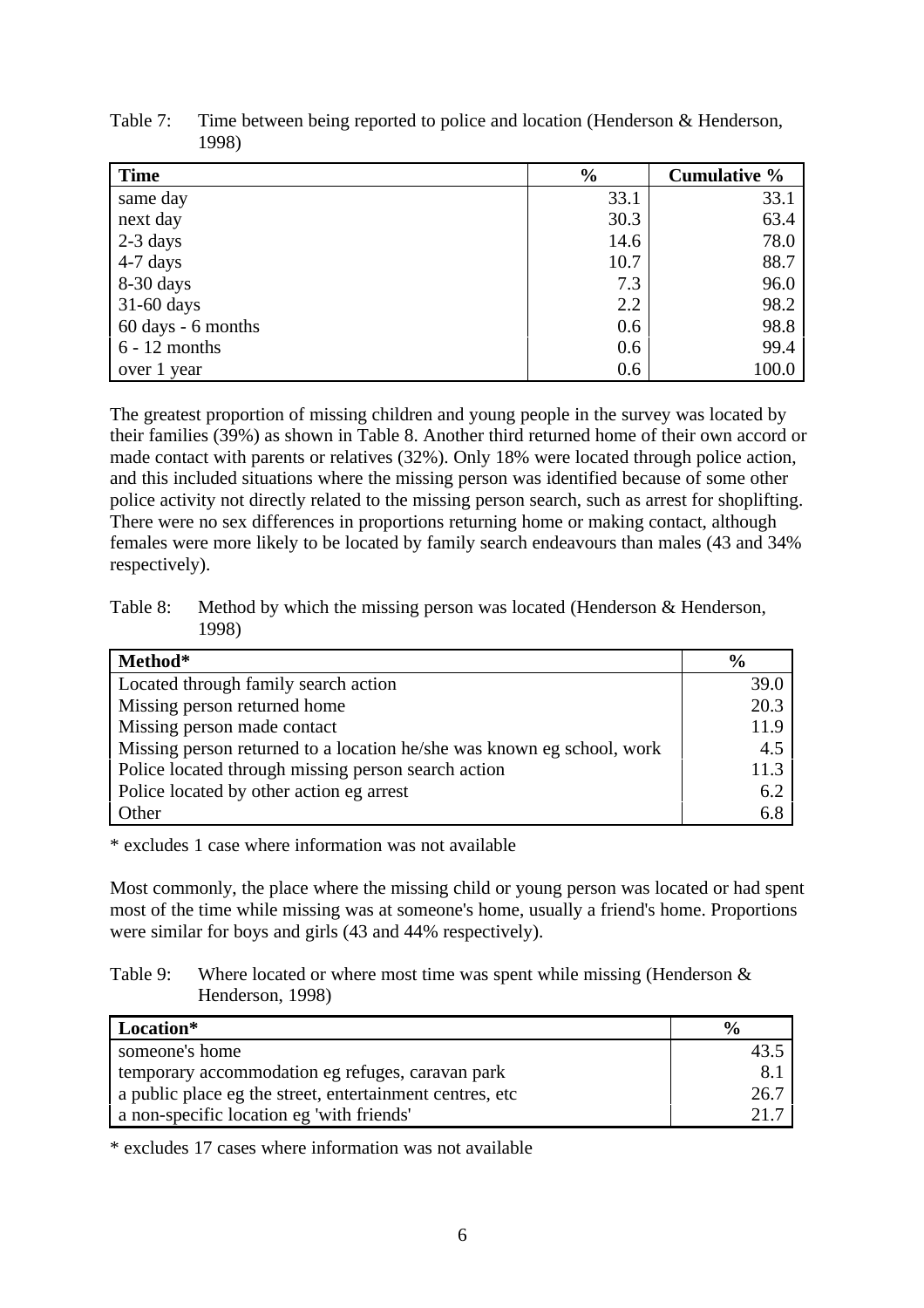## **Reasons believed and explanations given for why children and young people went missing**

The study survey asked respondents what they believed was the reason for the person going missing at the time he or she went missing, and what explanation was given when the missing person was located. These responses were content analysed and coded across both reasons and explanations.

Common categories included:

- a) safety concerns (such as fears of abduction, suicide, or accidental harm);
- b) asserting independence or rebellion against parental authority; and
- c) unintentional absences (for example, confusion about where and when the missing person should have arrived or getting lost). See Table 10.

For children and young people, the most common category believed to be the reason why the person went missing, and the most common explanation given when the missing person was located, related to *b) issues around asserting independence and rebellion against parental authority*.

Safety concerns were often predominant at the time the person went missing, but were rarely confirmed when located. Only two of the 178 cases had explanations coded as safety concerns. The first was the abduction of a child by her natural father. The second involved a 17 year old girl who told her parents when she returned home the next day that she had been abducted and driven around for 12 hours by a male after a New Years Eve party. In neither case, did the respondents identify that the missing child had been subject to harm.

| Table 10: Reason for going missing believed at the time and explanation given after location |
|----------------------------------------------------------------------------------------------|
| (Henderson & Henderson, 1998)                                                                |

| Reason believed or explanation given*        | $%$ reasons | % explanations |
|----------------------------------------------|-------------|----------------|
| safety concerns                              | 15.7        | 1.8            |
| unintentional absence                        | 3.3         | 13.3           |
| rebellion/independence                       | 27.5        | 30.8           |
| escaping adverse consequences of own actions | 11.8        | 11.2           |
| emotional pressure/distress                  | 2.6         | 2.1            |
| peer pressure                                | 5.2         | 6.3            |
| for adventure/fun                            | 3.9         | 4.2            |
| other specific reason/explanation            | 8.9         | 18.9           |
| nonspecific eg family argument               | 20.9        |                |

\* excludes 24 cases of reasons and 36 cases of explanations where the respondent gave a 'don't know' response or information was not otherwise available

These categories were combined into three larger groups to provide sufficient numbers to analyse gender differences. The first was defined as 'inadvertent' (combining unintentional absences and safety concerns and any relevant cases from the 'other' categories above). As an illustration, one case involved a 13 year-old boy who decided to go off on a canoeing adventure in the bush with an older boy. He neglected to tell anyone of his intentions. He returned three days later having had a wonderful time. He had never gone missing before and has not done so since. He simply forgot to keep anyone informed and was totally unaware of the impact on his family.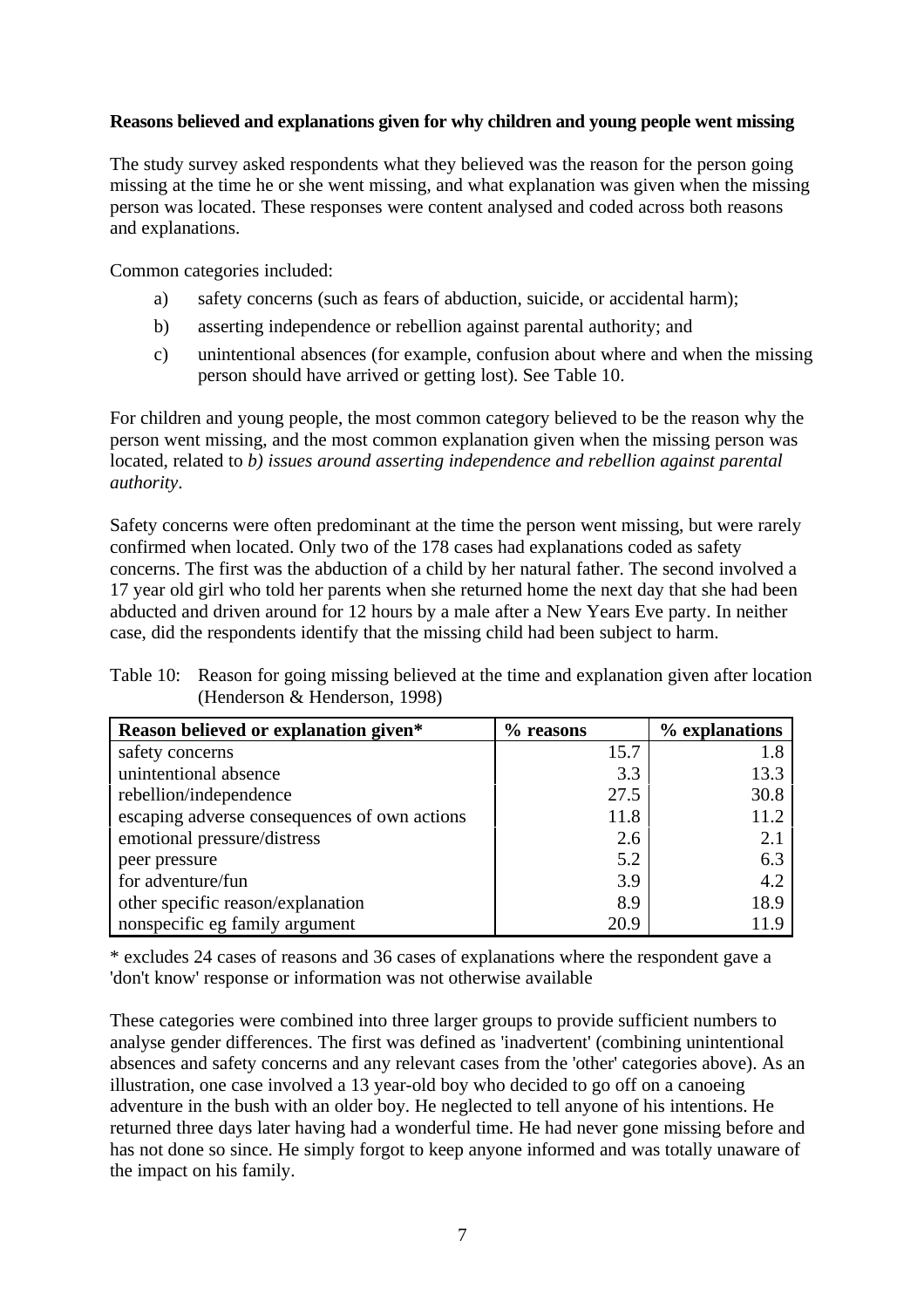The second category was described as 'purposeful' and included all those categories where there was an apparent intention by those missing to deliberately go missing or absent themselves. An example is the case of a 15 year-old girl who, after being suspended from school and arguments with her parents, left home one night with a girlfriend, leaving a note for her parents to tell them she was leaving home. The two girls remained missing for 15 months. Both had apparently planned very effectively to disappear. They had organised to change their names with a legal service to avoid being traced through government records and then moved interstate. These girls were very deliberate and organised in their intentions, but because of their age and the fact that they had moved away from any support networks, there were concerns for their welfare.

The third category included those cases in the 'nonspecific' category that could not be readily coded as either 'inadvertent' or 'purposeful'. There were no significant differences between male and females in either reasons believed or explanations given across the three broad categories.

| $Category*$             | $\%$<br>males | % females |
|-------------------------|---------------|-----------|
| inadvertent reason      | 22.9          | 25.0      |
| purposeful reason       | 52.9          | 60.7      |
| nonspecific reason      | 24.3          | 14.3      |
|                         |               |           |
| inadvertent explanation | 14.3          | 13.9      |
| purposeful explanation  | 60.3          | 69.6      |
| nonspecific explanation | 25.4          | 16.5      |
|                         |               |           |

| Table 11: Gender analysis of categories of reason believed and explanation given |
|----------------------------------------------------------------------------------|
| (Henderson $\&$ Henderson, 1998)                                                 |

\* excludes 24 cases of reasons and 36 cases of explanations where the respondent gave a 'don't know' response or information was not otherwise available

# **Impacts of children and young persons going missing**

The full study of all missing persons assessed the economic cost of locating missing people and the associated immediate health and employment related costs at \$2360 per person reported missing to police. The economic cost to the Australian community was estimated to be over \$72 million each year. This did not take into account the long-term impact on families and friends of the missing person, or on missing people themselves. For example, including an estimate of the cost of lost lifetime earnings from missed education for missing people reported to police added another \$19 million. Many other factors, particularly emotional suffering and relationship impacts, have profound but uncosted implications. For every Australian that went missing, an average of 12 other people were directly affected in some way.

A greater proportion of respondents in the survey reported health and work impacts where children and young people went missing than when adults went missing. See Table 12.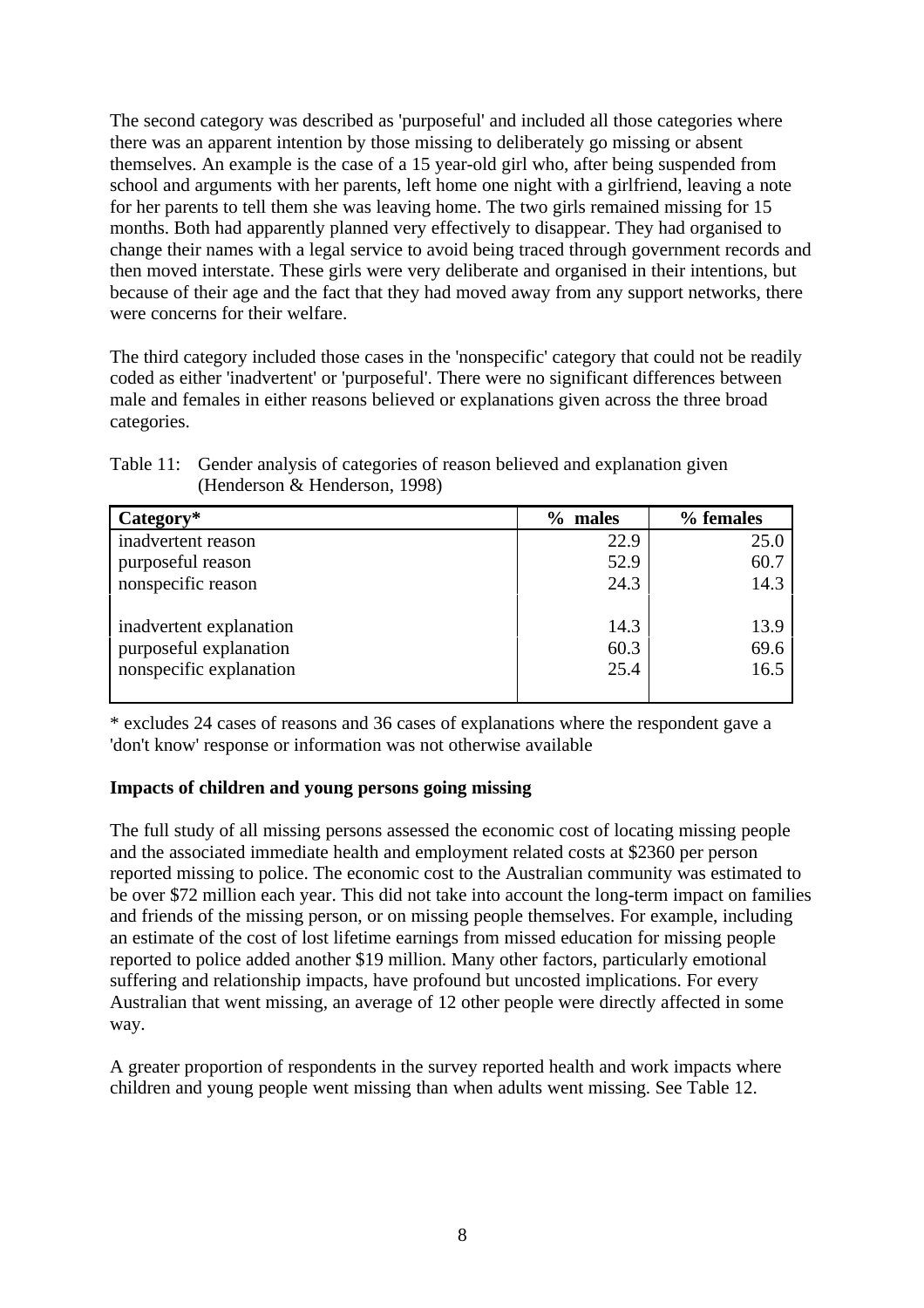| Reported impacts*                  | % of missing children | % of missing adults |
|------------------------------------|-----------------------|---------------------|
|                                    | & young people        |                     |
| health impact reported             | 44.9                  | 21.7                |
| involved medical consultation      | 27.5                  | 16.3                |
| involved counselling visits        | 28.7                  | 12.1                |
| work impact reported               | 52.2                  | 41.3                |
| involved days lost from work       | 30.3                  | 19.6                |
| emotional impact reported          | 98.9                  | 98.9                |
| quality of life impact reported    | 96.6                  | 89.1                |
| relationship impact reported       | 64.4                  | 44.0                |
| personal search costs exceed \$100 | 15.2                  | 18.7                |

Table 12: Impacts identified by survey respondents (Henderson & Henderson, 1998)

The study survey also provided some information about impacts on the missing children and young people specifically. In 79% of cases, the survey respondent identified some kind of impact on the missing person. Where impacts were identified, these tended to be linked to relationship and emotional effects. Females were significantly more likely to be reported to experience an impact of some kind than boys (chi-square  $= 6.1$ , p $< .05$ ).

Table 13: Gender analysis of impacts on the missing person identified by the survey respondent (Henderson & Henderson, 1998)

| Type of impact*       | $\%$<br>males | % females |
|-----------------------|---------------|-----------|
| no impact             | 31.0          | 13.8      |
| health impact         | 1.4           | 9.6       |
| school or work impact | 2.8           | 10.6      |
| emotional impact      | 21.1          | 16.0      |
| relationship impact   | 22.5          | 37.2      |
| other impact          | 21.1          | 12.8      |

\* excludes 13 cases where the respondent gave a 'don't know' response or information was not otherwise available; where more than one impact was identified, the response was coded under one area only, in the order of priority set out in the above table

# **Identified service delivery needs**

The survey also asked respondents about their experiences with police, other tracing agencies or departments they had contacted to assist in locating the missing person, and support services used.

One of the most critical areas of need identified by many families was the need for support, particularly assistance and advice with searching, and emotional support and counselling. This paper will not be examining this latter area in any detail and those who are interested should refer to the main study for details.

Police were the main agency, and usually the only agency, families dealt with to locate the missing person. Survey respondents were asked about three separate stages of their interaction with police - at initial reporting, during the investigation and search for the missing person, and when advised about the outcome of the investigation.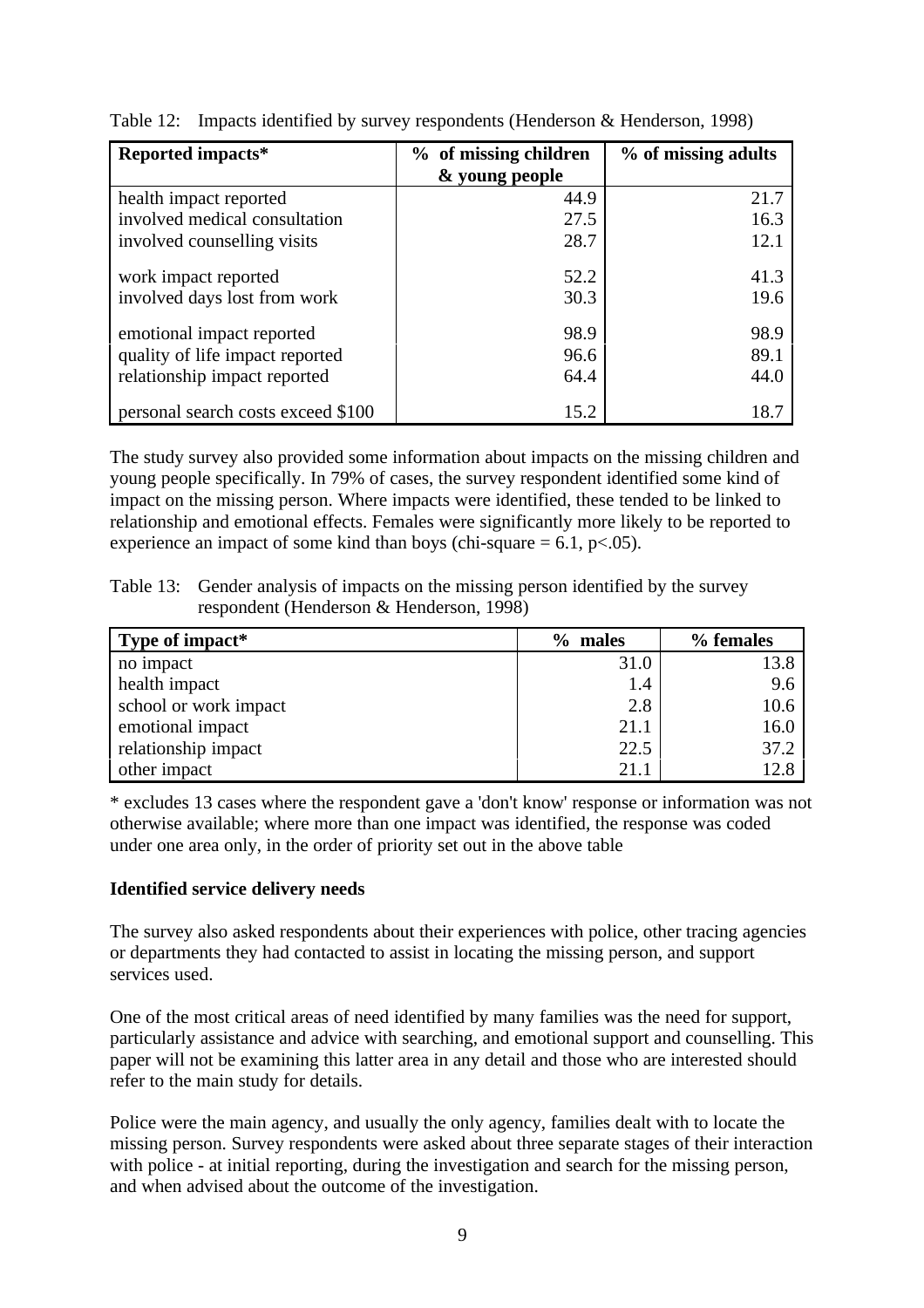Generally, families expressed satisfaction with police at each stage. A small number stated they were neither satisfied or dissatisfied.

| <b>Stage</b>                                                      | $\mathbf{v}_{\alpha}$ |
|-------------------------------------------------------------------|-----------------------|
| At initial reporting stage                                        |                       |
| During the investigation/search stage*                            | 68.9                  |
| When advised of outcome of the investigation/search <sup>**</sup> | 72 Q                  |

Table 14: Expressed satisfaction with police (Henderson & Henderson, 1998)

\*excludes 17 cases where information was not available or not relevant eg missing person located almost immediately after reporting so that there was no discrete police investigation/search stage

\*\*relates to less than one-third of cases as the missing person was often located directly by families or returned without police involvement

Families were asked to identify what aspects they found particularly helpful and what areas could be improved for each of the three stages of police action that were relevant to their circumstances. In about half of relevant cases at each stage, people either did not volunteer specific comments or made only general statements about satisfaction or dissatisfaction. Where a specific issue was raised, responses were content analysed and coded according to the categories that emerged.

Percentages below relate to the number of respondents giving a response that falls within the particular category. Multiple responses were coded in each of the relevant categories, so that total percentages are greater than 100%. Issues for improvement were identified both by people who reported they were satisfied with police and those who stated they were not satisfied.

The officer's attitude was most commonly cited as particularly helpful at the reporting stage. A sympathetic and sensitive approach by police can help alleviate some of the distress experienced by families at this point in time and is often remembered very positively long after the incident. Delays in taking action were most commonly cited as the area for improvement at this stage. A number of respondents stated they believed, or were told, that police would take no action until 24 hours after the person was reported. It should be noted that this advice is contrary to each jurisdictions' Standard Operating Procedures for missing person investigations which indicate that a report should be taken and acted upon immediately.

| Table 15: | Aspects identified as particularly helpful and which could be improved at |
|-----------|---------------------------------------------------------------------------|
|           | initial reporting stage (Henderson $\&$ Henderson, 1998)                  |

| Area found helpful or which could be improved*    | % helpful | $%$ improve |
|---------------------------------------------------|-----------|-------------|
| General police action taken/not taken             | 48.0      | 29.1        |
| Efficient police response taken/not taken         | 6.8       | 2.5         |
| Timely action taken/delay in acting               | 16.6      | 45.6        |
| Feedback and information provided/not provided    | 10.8      | 2.5         |
| Contact maintained/not maintained with family     | 15.6      | 3.8         |
| Attitude of officer(s) and interpersonal approach | 50.0      | 26.6        |
| Other                                             | 4.9       | 17.7        |

\*excludes 76 cases where no comments were made or where respondents gave a 'don't know' response on areas found particularly helpful and 99 cases no comments were made or where respondents gave a 'don't know' response on areas that could be improved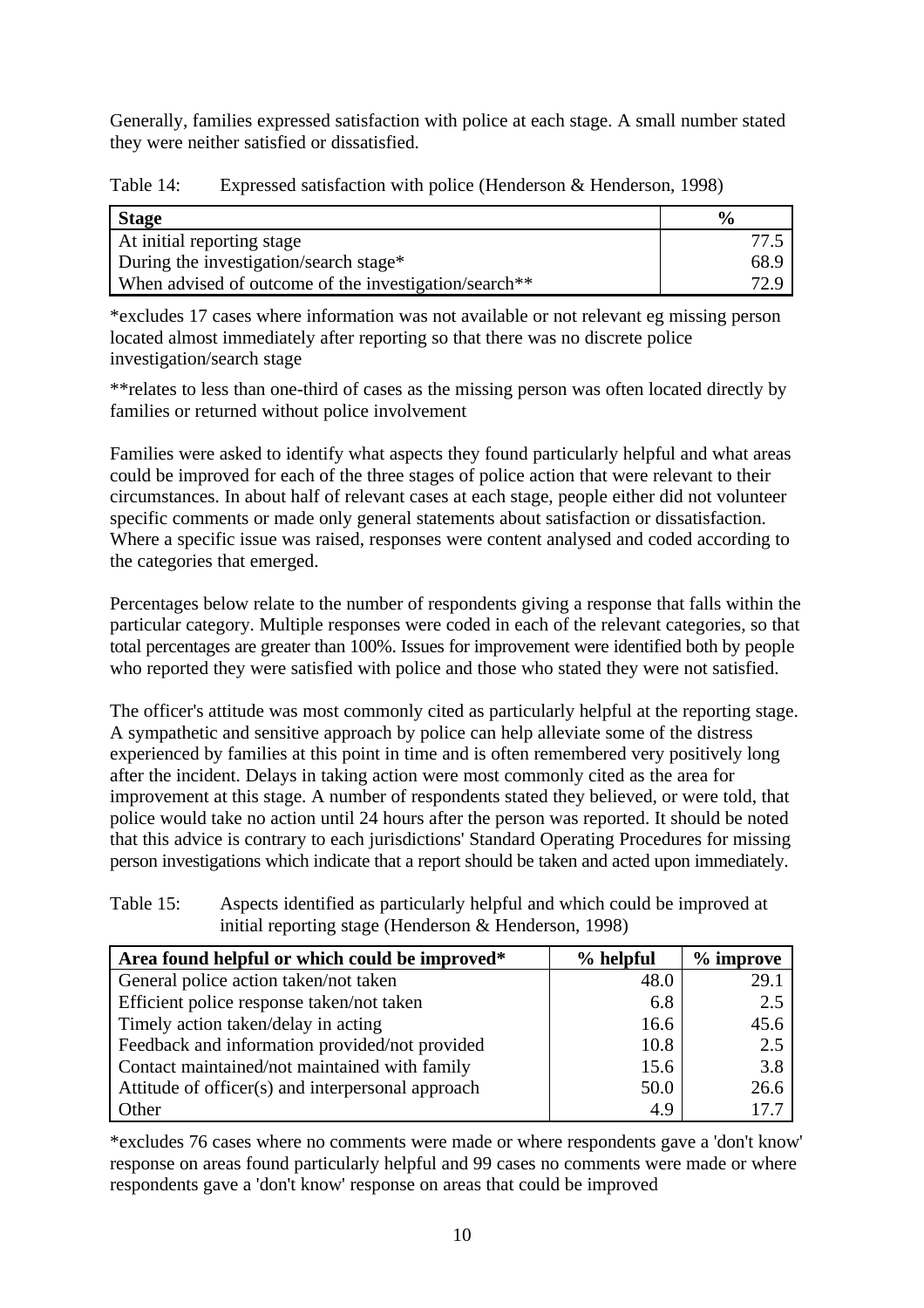Maintaining contact and providing feedback on progress was most commonly cited as particularly helpful and also as an area for improvement at the investigation stage. A simple phone call by police can do much to reassure families that something is happening or that someone is taking an interest, and can often make a huge difference to the distress and feelings of helplessness experienced by many families. See Table 16.

| Table 16: | Aspects identified as particularly helpful and which could be improved at |
|-----------|---------------------------------------------------------------------------|
|           | investigation stage (Henderson $\&$ Henderson, 1998)                      |

| Area found helpful or which could be improved*    | $%$ helpful | $%$ improve |
|---------------------------------------------------|-------------|-------------|
| General police action taken/not taken             | 32.9        | 35.9        |
| Efficient police response taken/not taken         | 6.4         | 7.6         |
| Timely action taken/delay in acting               | 5.3         | 5.7         |
| Feedback and information provided/not provided    | 13.1        | 20.7        |
| Contact maintained/not maintained with family     | 47.3        | 35.9        |
| Attitude of officer(s) and interpersonal approach | 17.1        | 11.4        |
| Other                                             | 5.3         |             |

\*excludes 102 cases where no comments were made or where respondents gave a 'don't know' response on areas found particularly helpful and 125 cases no comments were made or where respondents gave a 'don't know' response on areas that could be improved, or where this stage was not relevant to the case

To summarise, families of missing children and young people experience immense emotional distress and impacts on their health, work, and relationships. They often report an overwhelming need for support and assistance in both helping to locate their missing child and for support in dealing with the experience.

# **Strategies to address identified needs**

The first section of this presentation described the characteristics of Australian missing children and the impacts on the Australian community. The second section of the presentation will discuss a number of strategies adopted and areas where further attention is needed. These encompass police action, community responses, and government policy issues.

As the study showed the majority of children and young people went missing under circumstances that are not crime related, but it is important to treat each incident as if it could be a crime situation for a number of reasons. Firstly, overseas experience confirms that the initial hours are critical when a child goes missing. A United States analysis of child abduction murders (Gregoire, 1997) concluded that the vast majority of these children are murdered within three hours of abduction. Immediate reporting by parents and immediate action by police is critical in such cases.

Secondly, children going missing voluntarily expose themselves to circumstances where they are vulnerable to being preyed upon by others. For example, in one missing person case, a 13 year-old girl climbed out of her bedroom window after a family dispute. Police appropriately assessed it at the time as being a non-suspicious case. However she has never been found and it was not until information was gained from a suspect for another crime that her case was reassessed. While this case is now being investigated as a possible homicide, it has proved difficult to recreate her movements after this gap in time.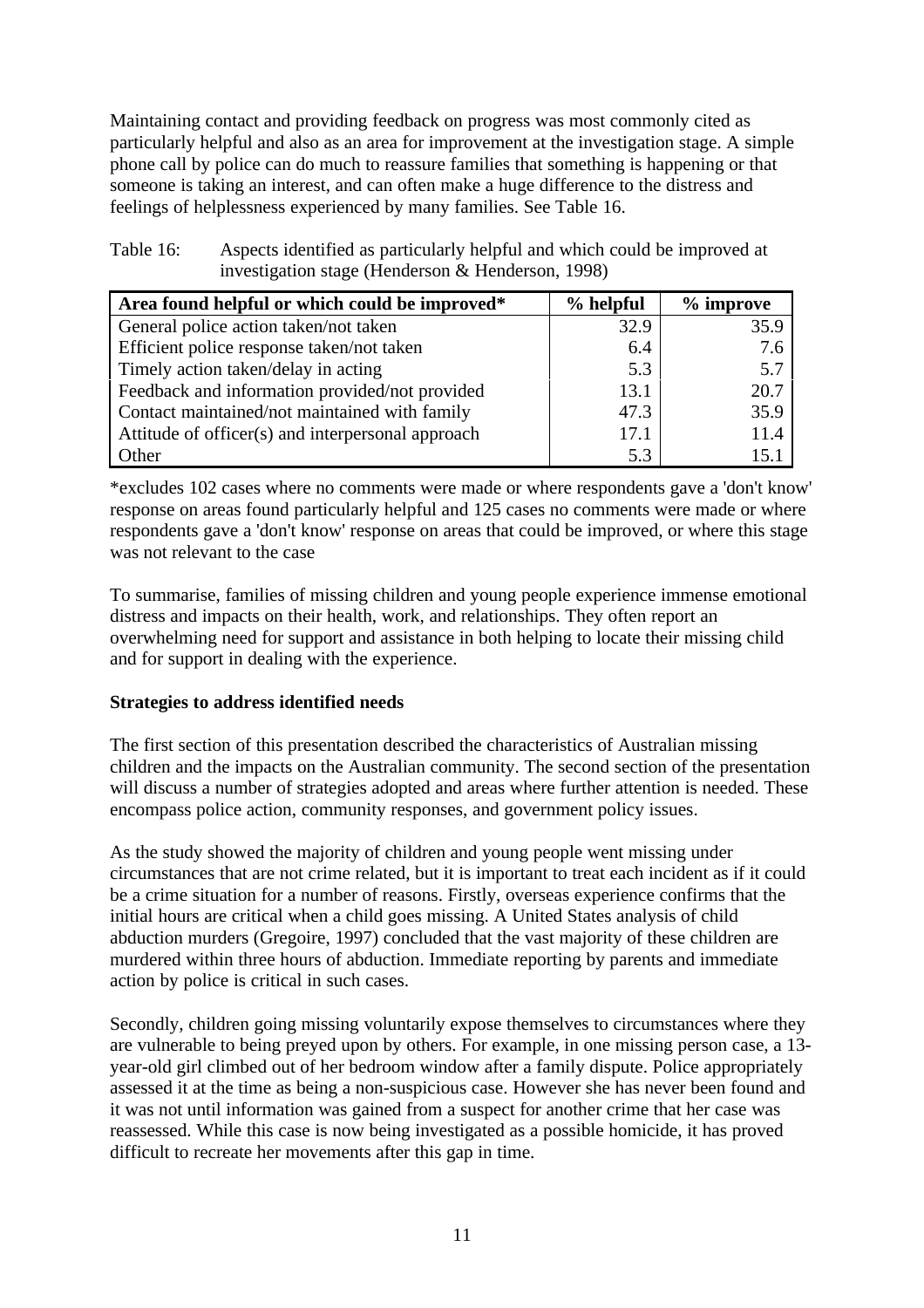This situation is not unique to children who go missing the first time. In another case, a young teenage boy had a history of running away. He would habitually go missing only to either return home of his own accord or be located and returned home by police. On the fifteenth occasion of his running away, when both police and family were expecting a replay of the usual events, the situation turned out differently. On this occasion, the boy was found murdered.

In these instances, the missing children did not disappear because they were abducted, but they became susceptible to violence while they were missing. The vulnerability of missing children heightens the longer they are missing. Simply because there are no immediate safety concerns, this does not mean that a child will not be exposed to danger or harm as a consequence of going missing.

In fact, the nationally accepted police definition of a missing person extends beyond safety concerns, and includes concerns for the *welfare* of the missing person. A missing person is "anyone who is reported missing to police, whose whereabouts are unknown, and where there are fears for the safety or concerns for the welfare of that person" (Police Consultative Group on Missing Persons, 1999).

Thirdly, families fear their missing child has been harmed or abducted and often experience profound distress and trauma, regardless of whether their fears are ultimately realised. At this point, they warrant the support and assistance directed to other 'secondary' victims of crime. For example, a police response that assures them that appropriate and immediate action is being taken does much to mitigate the impacts already identified earlier in this presentation.

The importance of immediate police action is recognised by Australian police and is being further addressed by the Police Consultative Group on Missing Persons, an advisory group to the National Missing Persons Unit, comprising representatives from every Australian state and territory police service.

National minimum reporting and investigative standards recently developed by the Police Consultative Group reinforce the dual importance of police action to locate the missing person as expeditiously as possible in order to identify and investigate suspicious circumstances *and* also to minimise the trauma to the person and the family.

These standards also recognise the need to *immediately* assess the circumstances, appropriately deploy resources, and to continue to keep the family informed throughout the investigation. As stated earlier, two of the main concerns identified by families in the survey were delays in police taking action and failure to keep in contact to provide feedback about progress.

While police are obviously the main agency to which the community turns for the location of missing people, other organisations and families themselves also play a role. For example, community agencies such as the Salvation Army, Australian Red Cross, Link-Up, and International Social Service, have a missing person tracing function, although their services are not predominantly targeted to locating missing children in Australia. These agencies are involved in the strategic coordination of missing persons services nationally through participation in the second NMPU advisory group, the National Advisory Committee on Missing Persons,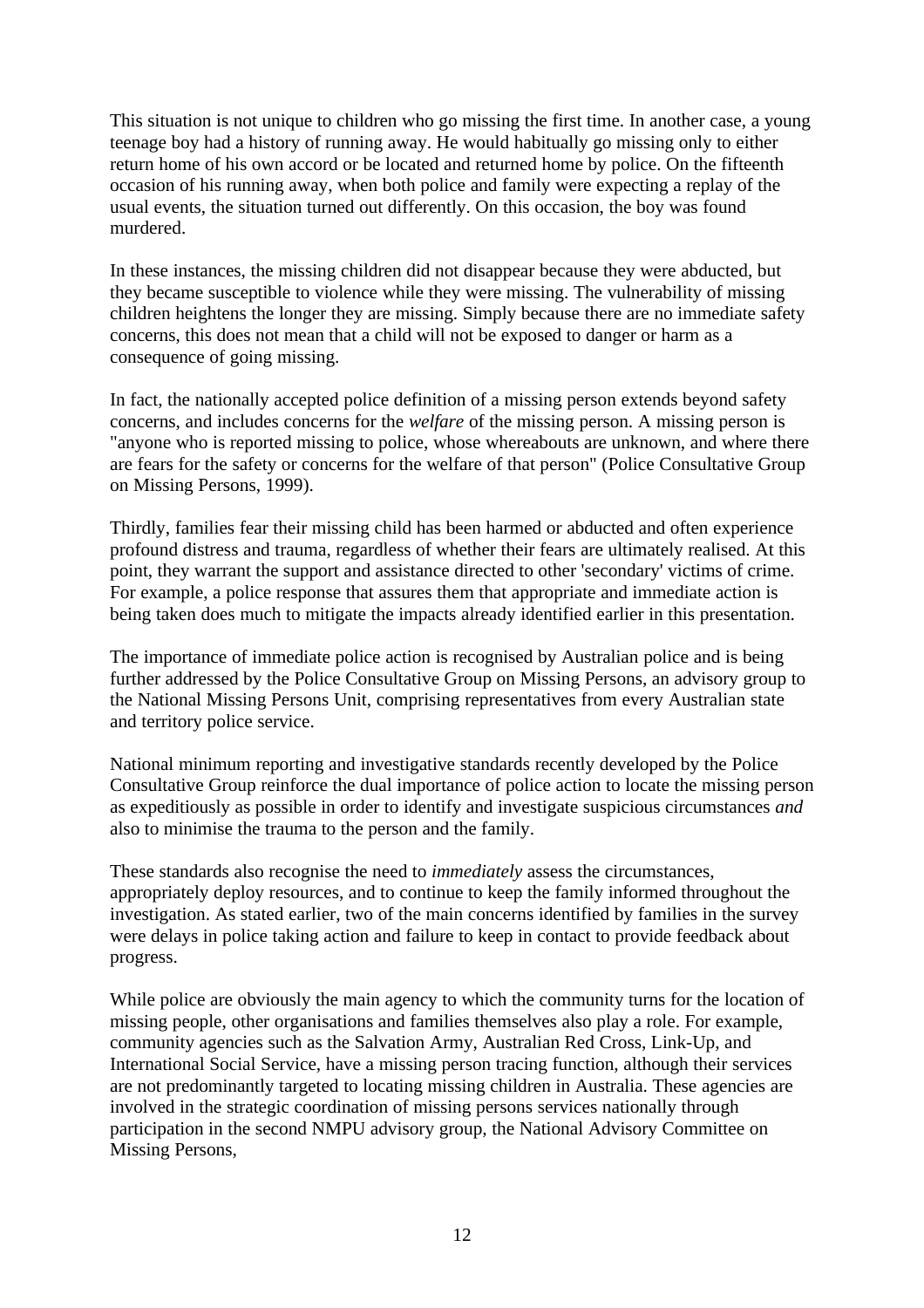Other agencies do not have a direct missing person tracing function but hold information critical to locating people. In the past, privacy legislation has been interpreted narrowly and government departments have been reluctant to provide assistance to police, other tracing agencies or the family on the grounds of confidentiality. In recent times, some departments have established mechanisms that, while not releasing information directly about the missing person to a third party, use their information bases to facilitate contact.

Unfortunately, some of the most critical information sources remain closed to agencies locating missing persons. For example, current address details provided when seeking health services are not released to police unless there is evidence that the missing person is dead. Such information is invaluable in resolving many missing person cases. For example, a pregnant teenager reported missing to police could not be located for months. Current address information provided at any of her numerous visits to doctor and eventually hospital would have easily located her, and resolved the distress experienced both by her family and the missing girl herself. The National Advisory Committee is pursuing the issue of access to government information on missing persons.

There are also other agencies that, through their own functions, and with greater awareness of missing children issues, can contribute significantly to locating children, reconciling them with their families, alleviating the distress experienced by families, and working to prevent the cases occurring in the first place. For example, Kids Help Line is a national agency that reaches thousands of children each week providing a 24-hour, anonymous and confidential, counselling service. Over the past year Kids Help Line has become a key partner in national efforts to address missing children issues.

In many cases families of missing children are viewed, and perceive themselves, as passive recipients of agency action. They are often unaware they can play an active and useful role in search endeavours or are unsure of how to do so. Waiting and not knowing what happened, was commonly identified as the single most difficult part of the whole experience by families in the missing person survey. The need for practical advice and information to assist families in searching was one of the issues most commonly identified by these families.

A useful strategy is to establish mechanisms and provide resources that empower as well as support families in their search efforts, in collaboration with police and other tracing agency action. For example, the National Missing Persons Unit, together with other agencies and families of missing people, is developing a Resource Kit called Search Options and Support (SOS), a guide to assist families of missing people. The SOS guide will be launched during National Missing Persons Week, the first week of August 1999 and will be available from police Missing Persons Units and the NMPU after that time.

# **Prevention**

This paper has described the impacts and consequences of children going missing. Obviously, the goal is to prevent incidents occurring in the first place. Given the diversity of reasons for, and circumstances under which children go missing, there is clearly no single solution. Further research is also needed to determine whether prevention strategies can be targeted towards any particular group more at risk than any other.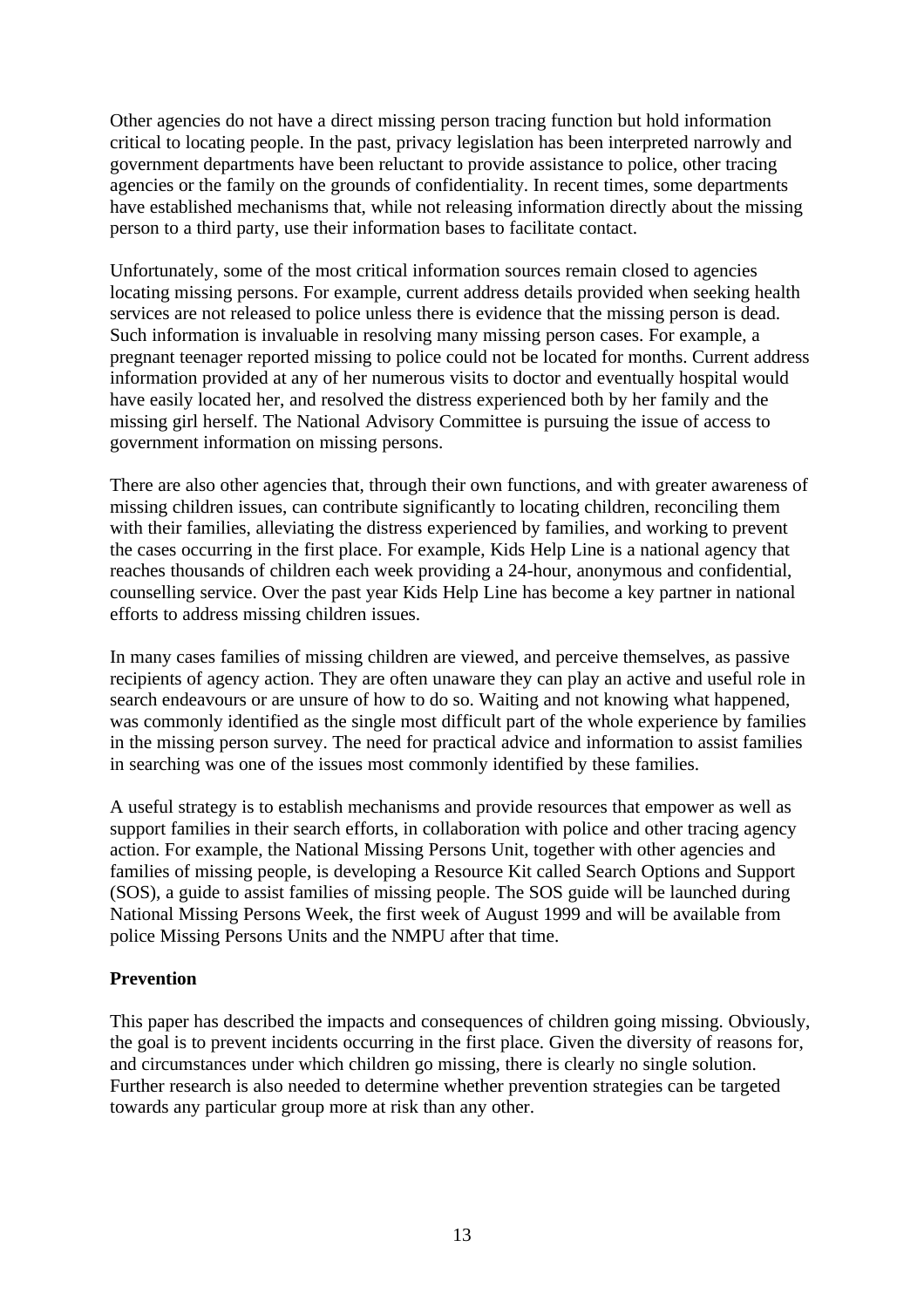A large number of children go missing on more than one occasion, and it is also important to develop particular strategies that focus on preventing recurrence among this group. Effective prevention strategies need to be tailored to the specific characteristics of the person, circumstances under which they may go missing, and the particular reasons prompting their disappearance.

Earlier in this paper three broad categories of reasons why children go missing - crimerelated, inadvertent, and purposeful were described. Education and awareness raising about the consequences of going missing and of the alternatives available are particularly relevant to the 'purposeful' category . For example, counselling and crisis advisory services, where they are well informed about missing children's issues and needs, offer an avenue for young people to explore alternative ways of dealing with family conflict or difficulties. Other initiatives like those addressing homeless young people provide a potential avenue that has not yet been adequately explored in relation to missing children.

Supporting families to enhance their parenting capacity, particularly in developing effective communication strategies with their children, may be one of the most important areas in reducing the incidence among those children who go missing repeatedly. Such communication strategies may also assist in those cases of children going missing 'inadvertently'. Simple communication as to their plans, and clear expectations expressed by parents about being informed of changes or delay that could be interpreted as 'disappearing' could resolve many of those inadvertent incidents.

Promotional campaigns like National Missing Persons Week, coordinated by the National Missing Persons Unit (NMPU), provide the opportunity to promote preventative messages to both parents and children. The NMPU and other related internet sites are constantly updated and also provide relevant prevention messages. Regular evaluation and review, supported by further research is required to ensure the effectiveness of such advice.

# **Missing children as offenders**

Missing children have been discussed in the context of children as victims at this conference. The existence of a potential link to tomorrow's conference theme of children as offenders also should be acknowledged. Children who choose to go missing, may find themselves in circumstances where they are homeless and without funds or in peer groups where they are pressured to participate in illegal activities.

For example, McCarthy and Hogan's (1991) analysis of homeless youth in Canada found that a significantly greater proportion of homeless young people committed offences such as drug use, drug trafficking, property theft, assault, and prostitution after leaving home and the authors attributed this to their current homeless situation. Children who go missing can drift into homelessness and criminality. While there is no specific data on this subject in the Australian context, it is another issue to consider within the missing person dimension.